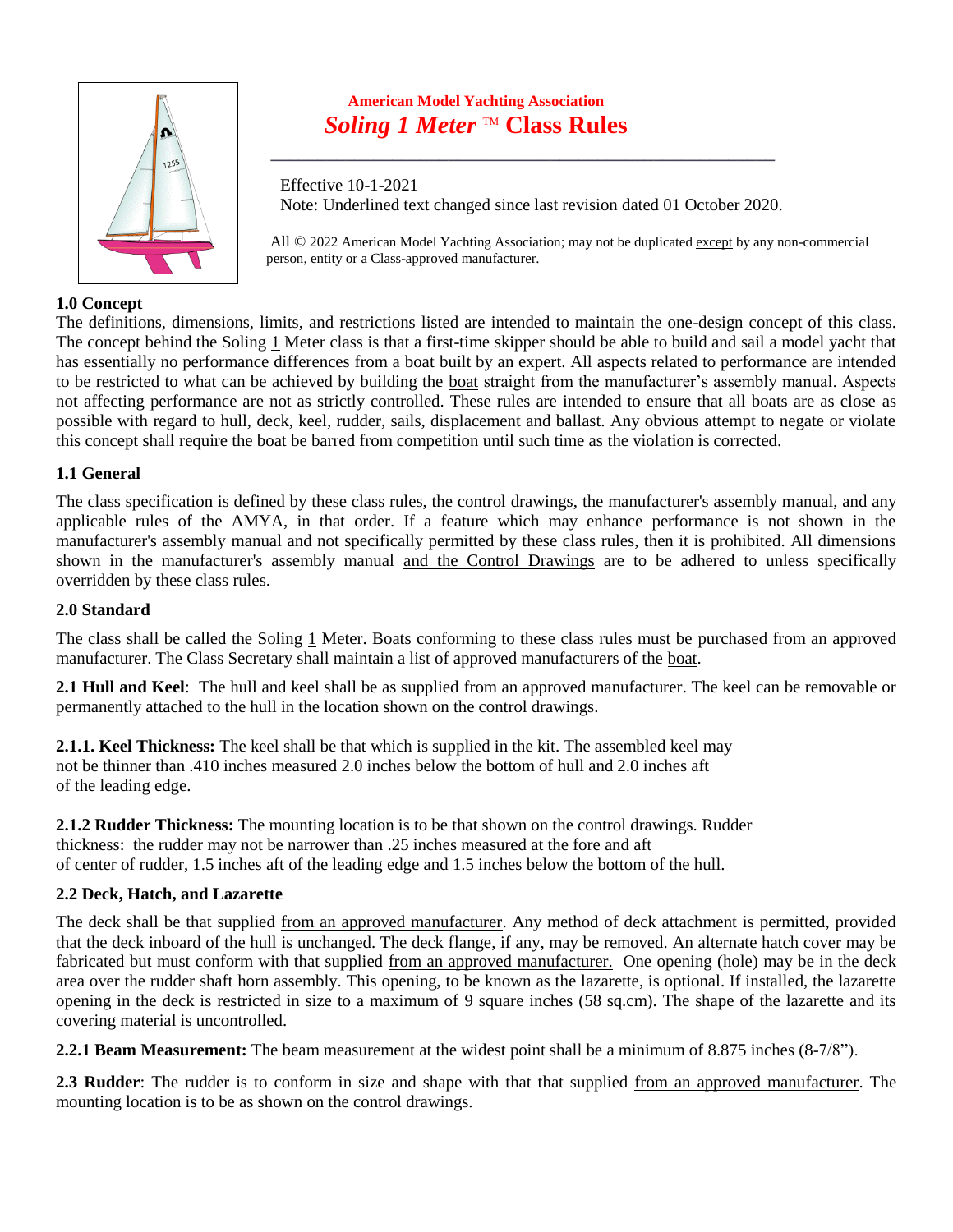### **2.4 Interior Construction**

The construction, layout, materials, and equipment used inside the hull are unrestricted except where prohibited by any other rule. If an alternative method of reinforcing the deck at the mast step and mainsheet exit is provided, the hull and deck may be assembled without the forward and aft bulkheads supplied in the kit.

**3.0 Displacement and Ballast**: The minimum ready-to-sail weight of the yacht shall be 10 pounds (4.54 kg.). The readyto-sail weight shall include the radio receiver, batteries, steering servo, sail control unit, sails and rigging.

**3.1 Materials**: Ballast shall consist of No. 9 lead shot permanently bonded in the keel. Molded, solid lead ballast shall be prohibited.

#### **4.0 Spars**

4.1 **Materials, shape and construction:** The mast and booms shall be made of aluminum alloy tube, solid wood or plywood. Spars may be any shape, although tapered masts are prohibited. Slotted mast is permitted. Spars may be reinforced using line wrapping. Hollow wood or hollowed plywood spars are prohibited. If used, plywood must have all layers of uniform density.

4.2 **Dimensions:** Masts must have a uniform dimension of 1/2" (12.7 mm) maximum and 3/8" (9.52mm) Minimum thickness x 53/64"(21 mm) maximum and 5/8" (15.87mm) Minimum depth, not including reinforcement.

4.3 Any method of sail attachment to the mast is permitted.

4.4 The jib boom (club) and main boom shall be made of solid wood or plywood, <u>or aluminum alloy tube, having</u> minimum dimensions of 3/16" (4.76mm) across x 3/8" (9.52mm) thick and a maximum length of 15-1/2" (393.7mm). Booms shall not be permanently curved fore and aft. No weight shall be added to the jib club (boom) forward of the swivel.

## **5.0 Rigging**

The use of commercially available or home-made fairleads, turnbuckles, screw eyes, eye bolts, tangs, bowsies, goosenecks, boom vangs, mast jacks, mast cranes, outhauls and woven or braided wire for shrouds and stays shall be permitted. Fairleads (sheet exit guides) shall not extend higher than ½ inch (12.7 mm) from the deck. Larger screw eyes or though-deck eye bolts may replace screw eyes supplied with the kit.

## **5.1 Standing Rigging**

The use of multiple diamond rigging shall be permitted. A permanent backstay is required. The ends of the spreaders shall not extend beyond the width of the hull at the mast. Spreaders shall be made of wood, aluminum or brass. Spreaders shall not be angled fore or aft of the mast. The side stays (shrouds or diamond stays) descending from the outer ends of the spreaders shall attach either to the mast (diamond stays) as shown in the manufacturer's assembly manual or to the deck (shrouds) in the range shown by General Configuration Control Drawing Note 4. If diamond stays are used and located as shown in the manufacturer's assembly manual, a second set of shrouds may be attached between the spreaders and the deck in the range shown by General Configuration Control Drawing Note 4.

#### **5.2 Mast Crane - Backstay Bracket**

The mast crane at the top of the mast may be longer than the one supplied in the kit and/or mounted at an angle as shown on the control drawings to prevent the mainsail from interfering with the backstay. The mast crane may be constructed of wood, aluminum, or brass. The lower end of the backstay may be attached at, but not beyond the transom.

**5.3 Mainsail Height**: The maximum height of the mainsail from the deck shall not exceed 51- $\frac{1}{4}$  inches (1302 mm).

**5.4 Jib Stay Attachment**: The height from the deck to the jib stay attachment on the mast shall not exceed 45-<sup>3</sup>⁄4 inches (1162 mm) including the jack screw, if used.

**5.5 Wind Indicators**: The use of a wind indicator or wind vane on the top of the mast shall be permitted.

## **5.6 Deck Layout**

Deck hardware shall be located in conformance with the control drawings. The method of attachment to the deck of any hardware is uncontrolled. Racks may be used on the deck in place of screw eyes. If fittings exist in alternate locations not permitted by the control drawings, the legal positions shall be clearly marked.

**5.7 Mast Step**: The mast must be stepped on-deck, but any mast step arrangement is permitted. Placement of the Mast Step shall be in accordance with the control drawings.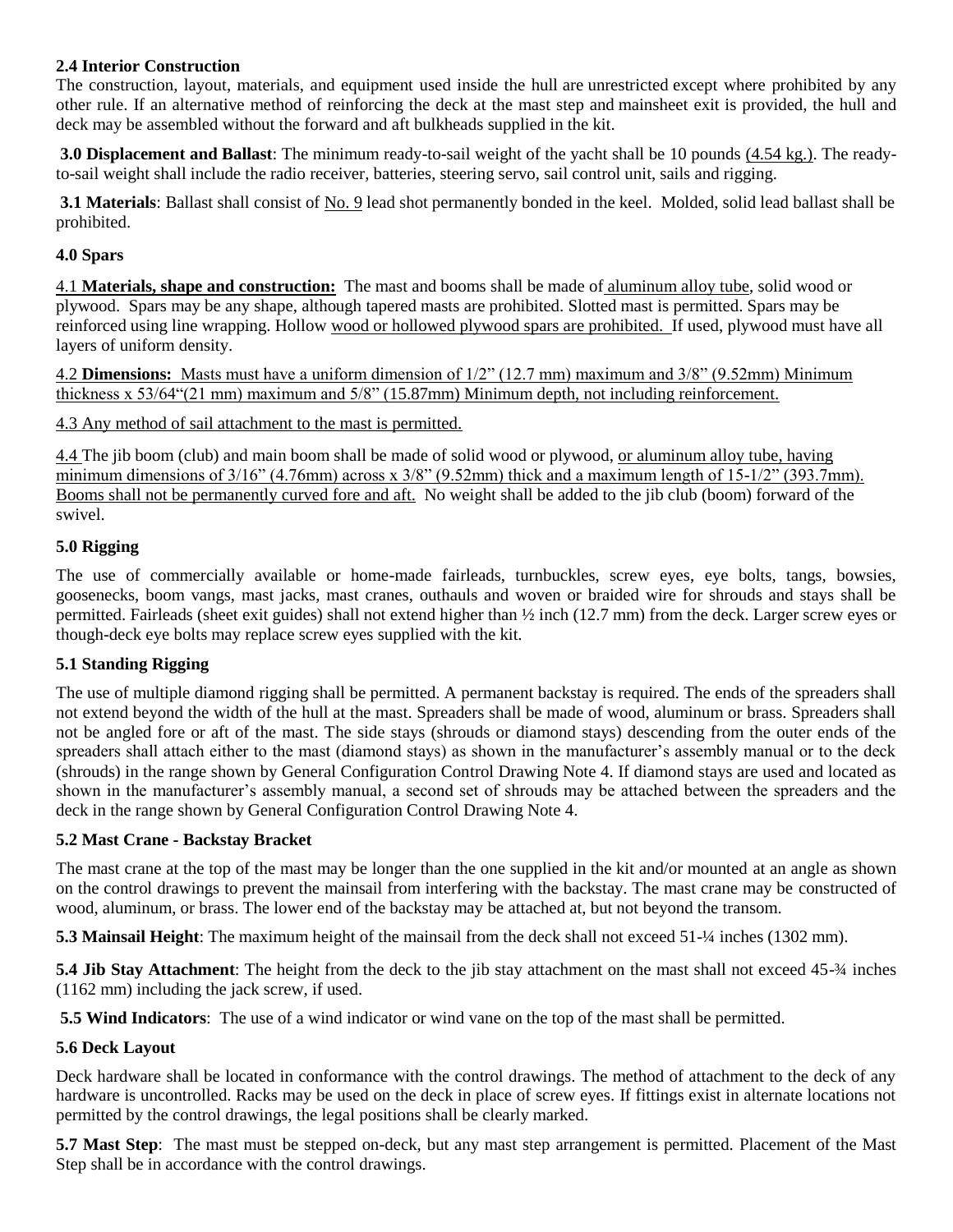## **5.8 Running Rigging**

Any outhauls, Cunninghams and halyards shall each be attached to a single spar. The use of a separate jib halyard is permitted. Topping lifts are prohibited.

**5.9** (not used)

**6.0 Sails**: Sails shall be single-panel and shall be cut to match the control drawings.

**6.1 Sail Material**: Sails shall be made only from woven polyester fiber cloth.

#### **6.2 Battens**

**6.2.1 Mainsail**: No more than 3 battens may be used, positioned in such a way that the leach is divided into 4 equal parts. Maximum batten lengths: top 5 inches (127 mm), middle 6 inches (152 mm), bottom 4 inches (102 mm).

**6.2.2 Jib sail**: No more than 2 battens may be used, positioned in such a way that the leach is divided into 3 equal parts. Maximum batten lengths: top 4 inches (102 mm), bottom 2.5 inches (64 mm).

**6.3 Sail Reinforcement**: The sails may be reinforced by addition of woven cloth or tape material within 3 inches (76mm) of the head, tack, and clew corners, and within  $\frac{1}{4}$  inch (6.4 mm) of the leech edge.

### **6.4 Sail Numbers and Class Logo**

Sail numbers shall be a minimum of 3 inches (76 mm) in height and 3/8 inches (9.5 mm) in stroke width. They shall be placed as shown on the control drawings. The class logo shall be optional, but if present, must be as shown on the control drawings. Alternatively, sails may be marked according to the Racing Rules of Sailing (current edition).

### **7.0 Radio**

Any brand or type of radio equipment is permitted. Transmitters and receivers may have more than two channels, provided no more than two channels are used, one channel for sail sheet control only, and one channel for rudder control only. The use of a backstay tensioner, extra jib trimmer or jib twitcher is prohibited. Use of radio transmissions from the boat except for the establishment and maintenance of a radio control link, control unit positioning information, signal strength and battery status information while racing is prohibited.

**8.0 Adhesives**: The use of any adhesive is permitted to bond any part provided from an approved manufacturer or permitted by these rules.

**9.0 Control Drawings** The following control drawings are to be read as part of the class rules:

9.1 Sail Control Drawing dated 14 February 2004.

9.2 General Configuration Control Drawing **dated October 26, 2019**.

**10.0 Manufacturer's Assembly Manual:** The approved manufacturer's assembly manual is as supplied with the boat.

<END>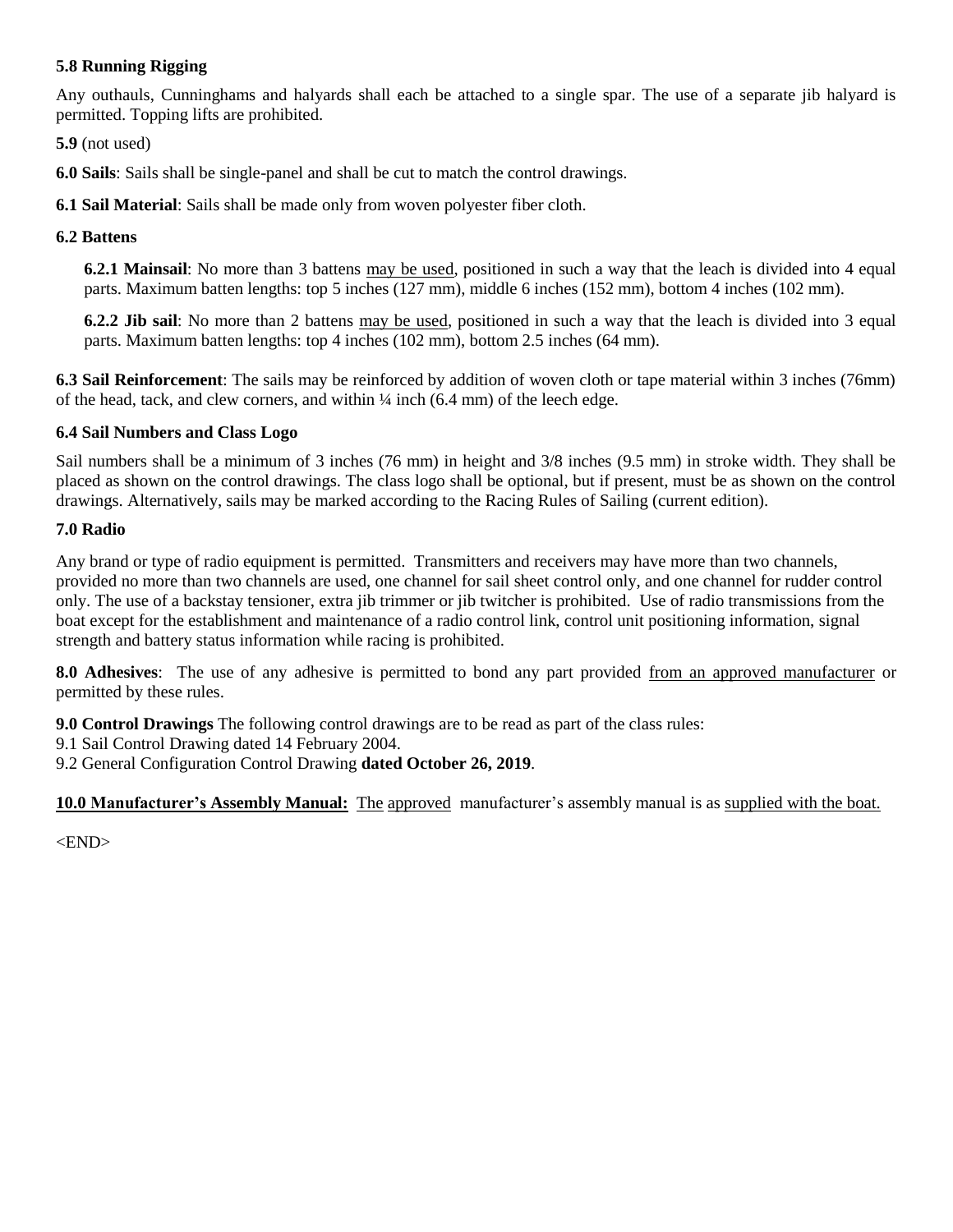#### **General Configuration Rev 10.28.19**